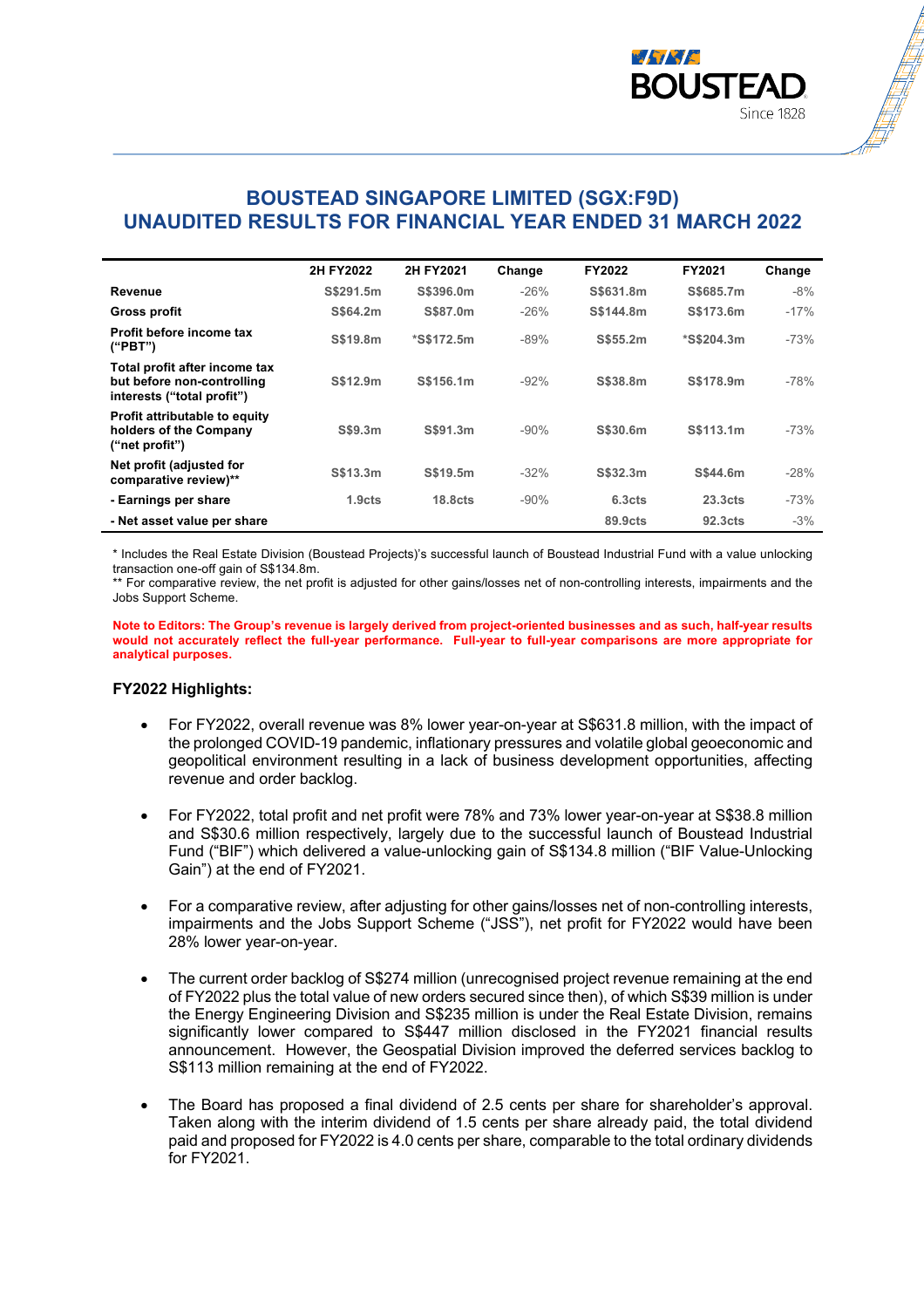

**SINGAPORE, 26 MAY 2022 –** SGX Mainboard-listed Boustead Singapore Limited ("Boustead" or the "Group"), a progressive global infrastructure-related engineering and technology group, today announced its unaudited financial results for the second-half and full-year ended 31 March 2022 ("2H FY2022" and "FY2022" respectively).

For 2H FY2022, overall revenue was 26% lower year-on-year at S\$291.5 million, with the impact of the prolonged COVID-19 pandemic, inflationary pressures and volatile global geoeconomic and geopolitical environment resulting in a lack of business development opportunities, affecting revenue and order backlog. Total profit and net profit for 2H FY2022 were 92% and 90% lower year-on-year at S\$12.9 million and S\$9.3 million respectively, largely due to the successful launch of BIF which delivered the BIF Value-Unlocking Gain of S\$134.8 million at the end of FY2021, and significantly boosted total profit and net profit in 2H FY2021. For a comparative review, after adjusting for other gain/losses net of non-controlling interests, impairments and the JSS, net profit for 2H FY2022 would have been 32% lower year-on-year.

For FY2022, overall revenue was 8% lower year-on-year at S\$631.8 million, mainly due to the same reasons mentioned earlier for 2H FY2022. Total profit and net profit for FY2022 were 78% and 73% lower year-on-year at S\$38.8 million and S\$30.6 million respectively, due to the same reasons mentioned earlier, especially the launch of BIF. For a comparative review, after adjusting for other gains/losses net of non-controlling interests, impairments and the JSS, net profit for FY2022 would have been 28% lower year-on-year.

In view of the Group's continued profitability derived from core businesses as well as a strong cash position, the Board of Directors has proposed a final dividend of 2.5 cents per share for shareholders' approval. Taken along with the interim dividend of 1.5 cents per share already paid, the total dividend paid and proposed for FY2022 is 4.0 cents per share, comparable to the total ordinary dividends for FY2021.

Mr Wong Fong Fui, Chairman & Group Chief Executive Officer of Boustead said, "FY2022 bore the full brunt of COVID-19 and this was made worse by challenges like supply chain and cost disruptions, inflationary pressures and geopolitical events with impacts that are most deeply felt on our engineering & construction activities. Among our divisions, Geospatial delivered steadfast results while Healthcare continued to underperform and in this respect, we will step up on our efforts to address the challenges faced."

Mr Wong added, "Moving ahead, we hope to see an easing of the pandemic's impact, with COVID-19 cases receding and restrictions lifted in many parts of the world. However, we expect the overall business situation to continue to be challenging in the coming year, with no imminent end to the Ukraine-Russia conflict that has escalated challenges like inflationary pressures. Nevertheless, at the divisional level, the global energy sector will be more promising in the year to come with improved sentiments on oil prices. For our Real Estate Division, we look forward to turning the page in the new financial year and return to a new normal, as we look to complete projects that were secured before COVID-19 which did not take into account pandemic-related costs."

Mr Wong concluded, "With resilient and robust business fundamentals, together with our Boustead Men and Women who have proven to be a nimble team, the Group is in a strong and steady position to navigate the road ahead, as we continue to uphold a healthy balance sheet, net cash position and wide range of available financing options to weather the challenging global landscape. Previous strict cost management measures and a disciplined, prudent and risk-managed approach to capital allocation and investment decisions, will continue to be applied."

As a result of lower order backlog carried forward at the end of FY2021 as compared to FY2020 and fewer new contracts secured in FY2022, the Energy Engineering Division's revenue was 43% lower year-on-year at S\$112.3 million. The division was deeply impacted by the lingering effects of the COVID-19 pandemic, such as reductions in global travel, crude oil and natural gas price volatility, and demand and supply mismatch, which had serious effects on pursuing business development opportunities and capturing new contracts. In light of both short-term and long-term uncertainties, made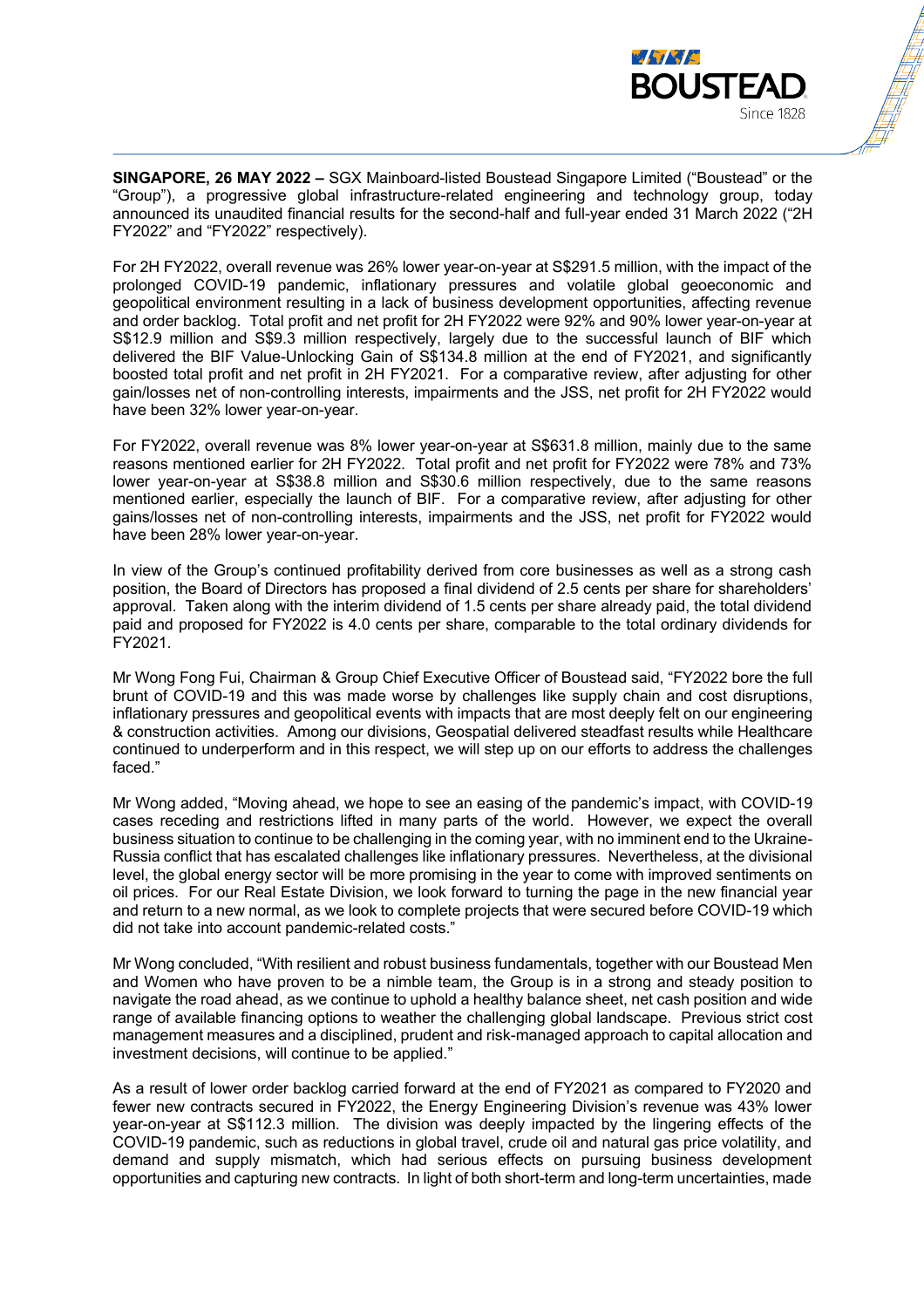

more complex towards the end of FY2022 by the Ukraine-Russia conflict, global energy corporations continued to delay final investment decisions.

The Real Estate Division (Boustead Projects)'s revenue was 13% higher year-on-year at S\$339.1 million, mainly due to higher revenue recognition on engineering & construction ("E&C") projects in 1H FY2022, whereas 1H FY2021 had been deeply impacted by the prolonged shutdown of E&C project sites due to the pandemic. The division's recovery in overall revenue for FY2022 was partially offset by the reduction in rental revenue following the sale of interests in 14 properties to BIF at the end of FY2021.

The Geospatial Division's revenue remained stable year-on-year at S\$168.3 million, as demand for geospatial technology and smart mapping capabilities continued to hold firm, despite the pandemic and currency exchange headwinds.

The Healthcare Division's revenue was 21% lower year-on-year at S\$12.0 million. The division's performance continued to be impacted by the pandemic, which has seen clients prioritising their needs in addressing COVID-19 over rehabilitative care and sports science solutions, resulting in order delays across South East Asia.

The Group's overall gross profit for FY2022 was 17% lower year-on-year at S\$144.8 million, with the overall gross margin decreasing to 23% from 25% in FY2021. The decrease in overall gross margin was mainly due to the decrease in Boustead Projects' rental revenue following the sale of interests in properties to BIF as previously mentioned and partially offset by the gross margin improvement for E&C projects in FY2022, arising from better and more visible cost management on projects secured postpandemic.

PBT for FY2022 was 73% lower year-on-year at S\$55.2 million, mainly attributable to the BIF Value-Unlocking Gain which boosted FY2021's result, as mentioned earlier. The PBT performances of the divisions were significantly weaker, with revenue recognition affected by the lingering effects of the pandemic and in the absence of the BIF Value-Unlocking Gain.

The Group's net asset value per share was 89.9 cents at the end of FY2022, compared to 92.3 cents at the end of FY2021. The net cash position (i.e. net of all bank borrowings) declined to S\$387.9 million at the end of FY2022, translating to a net cash per share position of 80.4 cents.

During FY2022, the Group had been awarded approximately S\$193 million in new contracts, with challenging conditions and global travel restrictions that made it difficult to conduct meaningful business development activities. The situation is expected to improve with greater normalisation of global travel and business activities. The current order backlog of S\$274 million (unrecognised project revenue remaining at the end of FY2022 plus the total value of new orders secured since then), of which S\$39 million is under the Energy Engineering Division and S\$235 million is under the Real Estate Division, remains significantly lower compared to S\$447 million disclosed in the FY2021 financial results announcement. However, the Geospatial Division improved the deferred services backlog to S\$113 million remaining at the end of FY2022.

-- END OF MEDIA RELEASE --